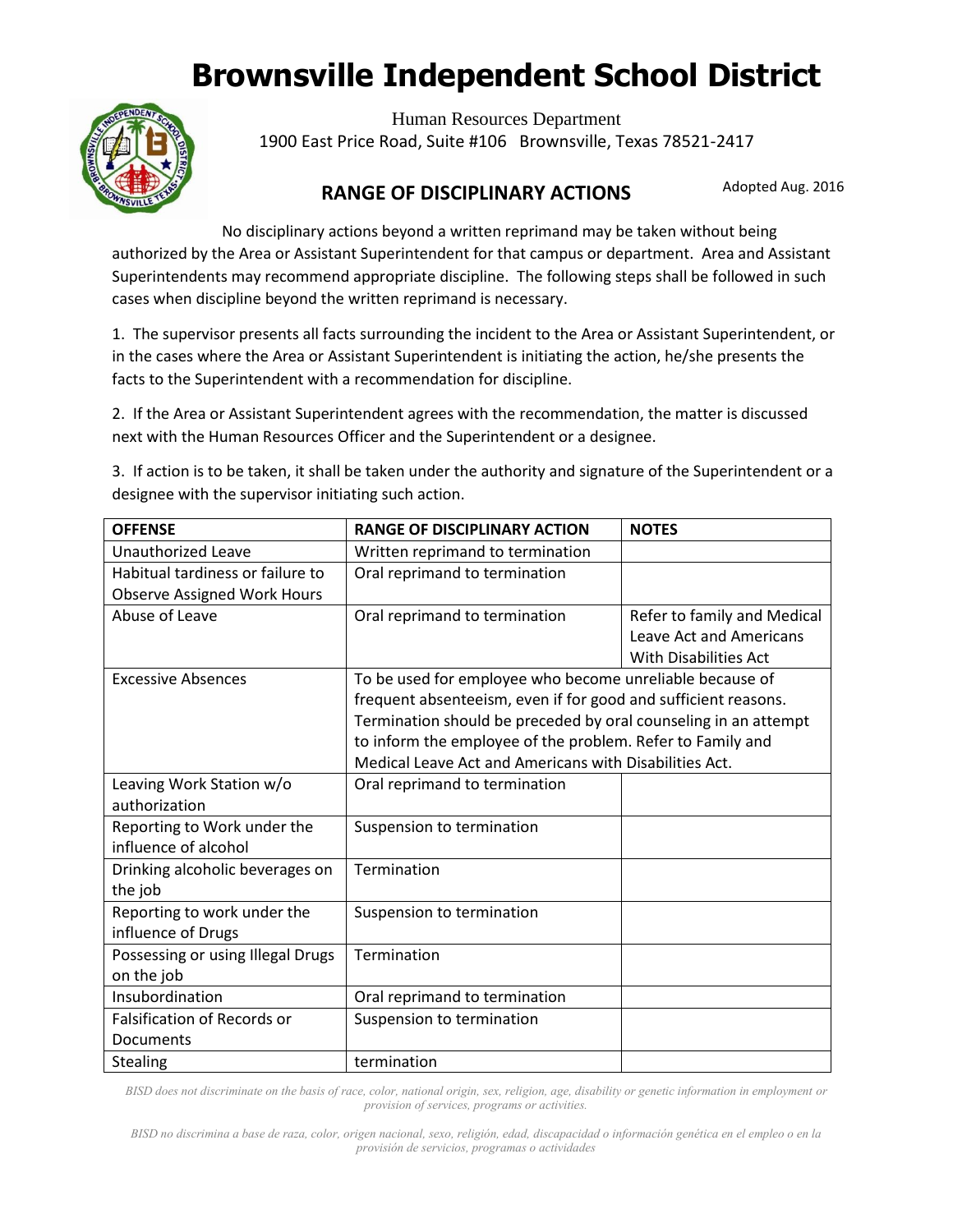# **Brownsville Independent School District**



Human Resources Department 1900 East Price Road, Suite #106 Brownsville, Texas 78521-2417

### Adopted Aug. 2016 **RANGE OF DISCIPLINARY ACTIONS**

| Negligence / Failure to perform<br>duties as assigned                      | Oral reprimand to termination    |                                      |
|----------------------------------------------------------------------------|----------------------------------|--------------------------------------|
| Willful Violation of Written<br>Rules, Regulations & or Policies           | Oral reprimand to termination    |                                      |
| Unauthorized Use of State<br>Equipment / Property                          | Oral reprimand to termination    |                                      |
| Destruction or Misuse of<br>Property / Equipment                           | Written reprimand to termination |                                      |
| Unauthorized Solicitation or<br><b>Sales on State Premises</b>             | Oral reprimand to termination    |                                      |
| Unauthorized possession of<br>firearms on the job                          | Termination                      |                                      |
| Unauthorized Distribution of<br>Written or Printed Material of<br>any kind | Written reprimand to termination |                                      |
| Sleeping on Duty                                                           | Written reprimand to termination |                                      |
| Horseplay                                                                  | Oral reprimand to termination    |                                      |
| Malicious Use of Profane /<br>Abusive Language to Others                   | Oral reprimand to termination    |                                      |
| Laziness                                                                   | Oral reprimand to termination    |                                      |
| Interference with Other<br>Employee's Work                                 | Oral reprimand to termination    |                                      |
| Working on personal jobs<br>during work hours                              | Oral reprimand to termination    |                                      |
| Excessive use of Telephone for<br><b>Personal Matters</b>                  | Oral reprimand to termination    |                                      |
| <b>Defacing State Property</b>                                             | Written reprimand to termination |                                      |
| Sexual Harassment                                                          | Written reprimand to termination | Refer to sexual harassment<br>policy |
| Harassment/Bullying                                                        | Written reprimand to termination |                                      |
| Conviction of a Felony which                                               | Termination                      |                                      |
| adversely reflects on an                                                   |                                  |                                      |
| individual's suitability for                                               |                                  |                                      |
| continued employment                                                       |                                  |                                      |
| Conviction of a misdemeanor                                                | Termination                      |                                      |
| which adversely reflects on an                                             |                                  |                                      |
| individual's suitability for                                               |                                  |                                      |
| continued employment                                                       |                                  |                                      |
| Discourteous treatment of                                                  | Oral reprimand to termination    |                                      |

*BISD does not discriminate on the basis of race, color, national origin, sex, religion, age, disability or genetic information in employment or provision of services, programs or activities.*

*BISD no discrimina a base de raza, color, origen nacional, sexo, religión, edad, discapacidad o información genética en el empleo o en la provisión de servicios, programas o actividades*